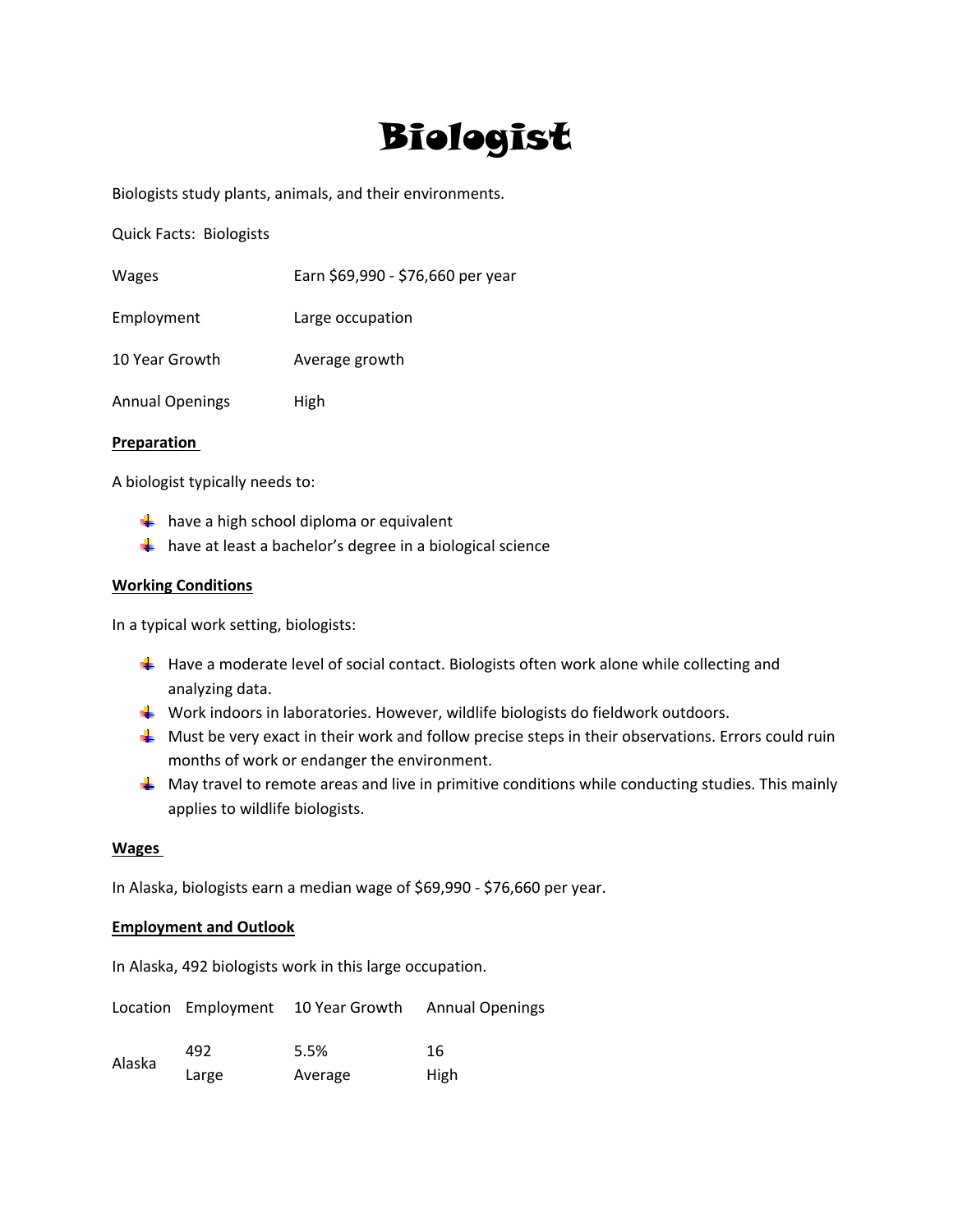## **Overview**

Biologists study plants, animals, and their environments.

Biologists study plant and animal life ranging from single cell organisms to large animals. Their findings help solve problems, such as plant diseases or possible extinction of some animals. They also research ways to solve problems in human health.

Some biologists do basic research. They study the world to gain knowledge. Other biologists do applied research. They use knowledge gained from research to create new products or processes.

Biologists read articles and attend conferences to learn more about their research area. They determine research questions and design experiments to study those questions. Depending on the type of organism they study, biologists conduct experiments in a lab, forest, or other site.

They may work with the organisms themselves, or have research assistants do much of the work for them. If they have assistants, scientists train them how to conduct the research and keep records.

Once data is gathered, biologists analyze the data. They interpret the results and write reports. They may present their findings at conferences.

Some biologists teach at colleges and universities. If they have a teaching certificate, they can also teach at high schools.

There are several subfields in biology:

- **Biochemists** study the chemical makeup and processes of living things.
- **Biophysicists** study the electrical and mechanical energy properties of cells and organisms.
- **Microbiologists** study the growth, development, and characteristics of bacteria and other small organisms.

## **Skills and Abilities**

Biologists need to:

- $\frac{1}{2}$  Communicate
- $\frac{1}{2}$  Understand written information.
- Read and understand work-related materials.
- $\frac{1}{2}$  Write clearly so other people can understand.
- $\frac{1}{2}$  Understand spoken information.
- $\overline{\phantom{a}}$  Listen to others and ask questions.
- $\frac{1}{2}$  Speak clearly so listeners can understand.
- $\frac{1}{2}$  Reason and Problem Solve
- $\downarrow$  Combine several pieces of information and draw conclusions.
- Analyze ideas and use logic to determine their strengths and weaknesses.
- $\downarrow$  Use reasoning to discover answers to problems.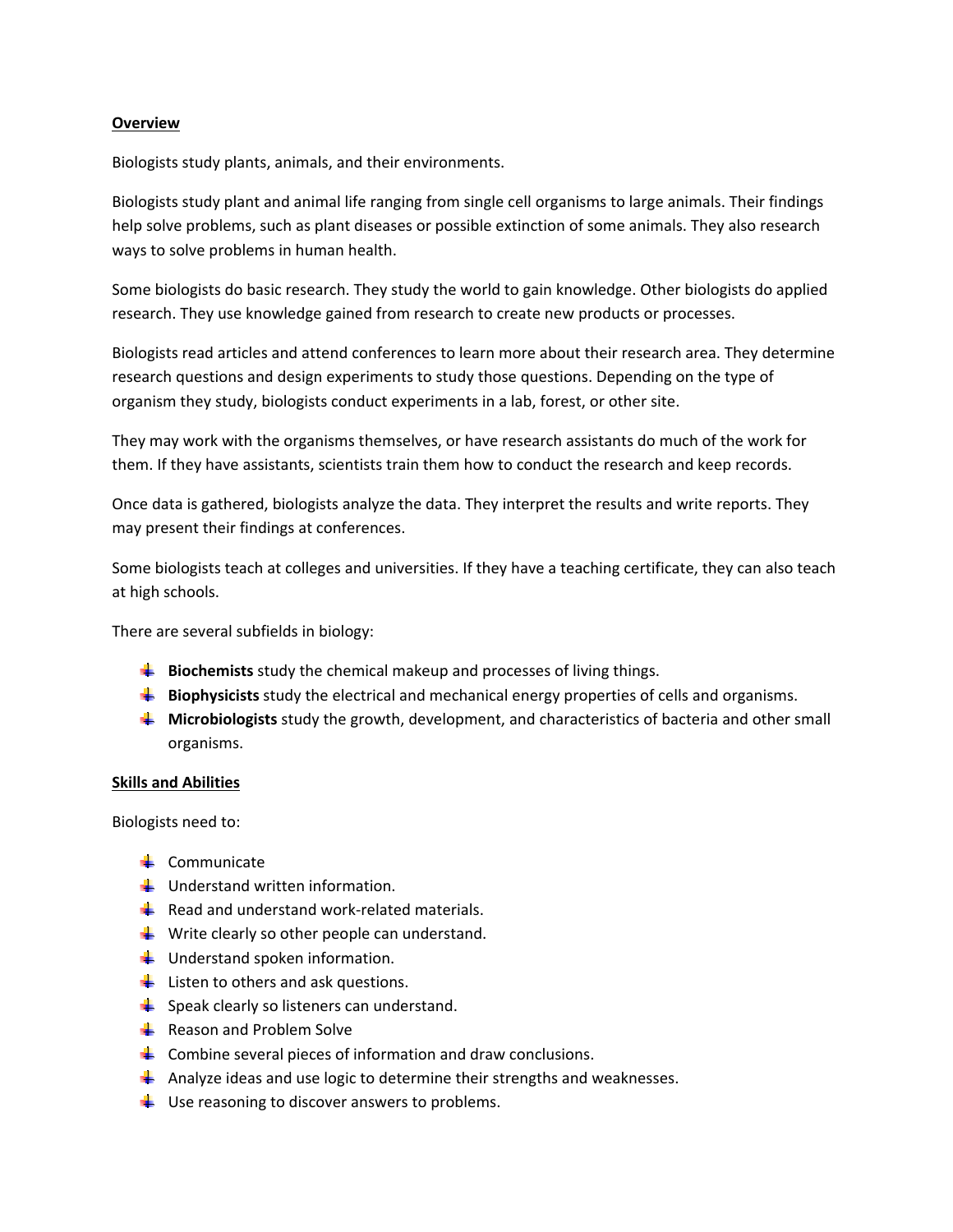- $\downarrow$  Follow guidelines to arrange objects or actions in a certain order.
- $\frac{1}{2}$  Develop rules that group items in various ways.
- $\frac{1}{2}$  Notice when something is wrong or is likely to go wrong.
- $\frac{1}{2}$  Understand new information or materials by studying and working with them.
- $\frac{1}{2}$  Recognize the nature of a problem.
- $\frac{1}{\sqrt{2}}$  Think of new ideas about a topic.
- $\frac{1}{2}$  Judge the costs and benefits of a possible action.
- $\frac{1}{2}$  Think of original, unusual, or creative ways to solve problems.
- $\frac{1}{2}$  Concentrate and not be distracted while performing a task.
- Recognize when important changes happen or are likely to happen in a system.
- $\frac{1}{\sqrt{2}}$  Use Math and Science
- $\frac{1}{2}$  Use scientific methods to solve problems.
- $\downarrow$  Choose a mathematical method or formula to solve problems.
- $\frac{1}{2}$  Use math skills to solve problems.
- $\downarrow$  Add, subtract, multiply, and divide quickly and correctly.
- $\frac{1}{2}$  Manage Oneself, People, Time, and Things
- $\downarrow$  Check how well one is learning or doing something.
- $\frac{1}{\sqrt{2}}$  Manage the time of self and others.
- $\frac{1}{2}$  Motivate, develop, and direct people as they work.
- $\ddot{\bullet}$  Work with People
- $\downarrow$  Use several methods to learn or teach new things.
- $\frac{1}{\sqrt{2}}$  Teach others how to do something.
- $\triangleq$  Change behavior in relation to others' actions.
- $\frac{1}{2}$  Be aware of others' reactions and understand the possible causes.
- $\frac{1}{2}$  Perceive and Visualize
- Identify a pattern (a figure, object, word, or sound) that is hidden in distracting material.
- Imagine how something will look if it is moved around or its parts are rearranged.
- $\downarrow$  Quickly and accurately compare letters, numbers, objects, pictures, or patterns.

# **Helpful High School Courses**

Helpful electives to take in high school that prepare you for this occupation include:

- $\frac{1}{\sqrt{2}}$  Anatomy and Physiology
- $\leftarrow$  Computer Applications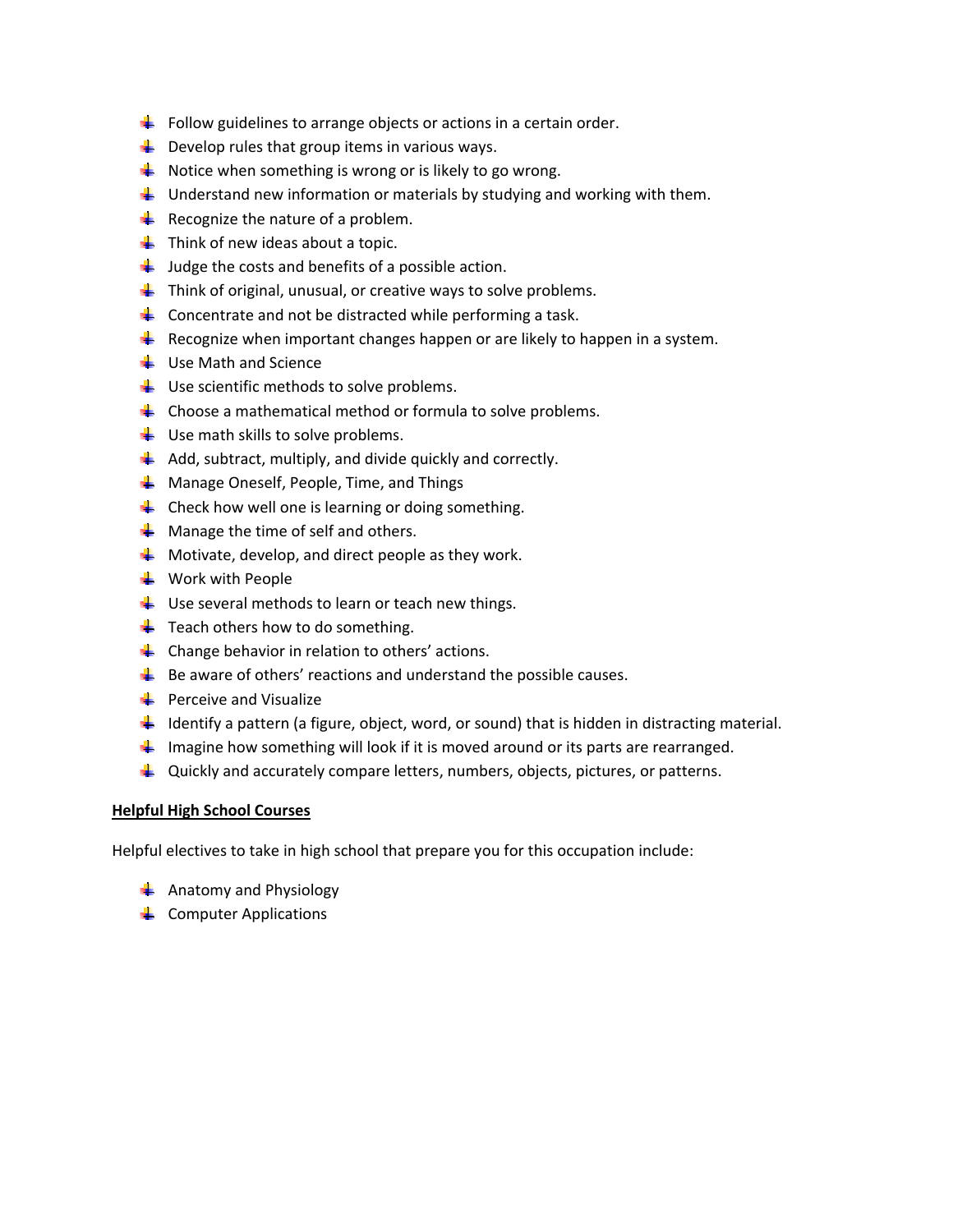#### **Wages**

Wages for biologists vary by subject area. Wages for a few types of biologists are given below.

| <b>United States</b>                       |    | HR \$28.18  | \$39.50  | \$55.60   |  |
|--------------------------------------------|----|-------------|----------|-----------|--|
| Alaska                                     |    | HR \$30.49  | \$36.85  | \$43.00   |  |
| Anchorage                                  |    | HR \$30.76  | \$37.93  | \$43.89   |  |
| Fairbanks                                  |    | HR \$27.95  | \$34.85  | \$40.55   |  |
| Southeast                                  |    | HR \$30.75  | \$37.88  | \$45.47   |  |
| Annual Wages Biochemists and biophysicists |    |             |          |           |  |
| Location                                   |    | 25%         | Median   | 75%       |  |
| <b>United States</b>                       |    | YR \$58,620 | \$82,150 | \$115,640 |  |
| Biological scientists, all other           |    |             |          |           |  |
| Alaska                                     |    | YR \$63,430 | \$76,660 | \$89,440  |  |
| Anchorage                                  |    | YR \$63,970 | \$78,890 | \$91,290  |  |
| Fairbanks                                  |    | YR \$58,140 | \$72,500 | \$84,330  |  |
| Southeast                                  |    | YR \$63,970 | \$78,780 | \$94,570  |  |
| <b>United States</b>                       |    | YR \$57,160 | \$75,150 | \$90,140  |  |
| Microbiologists                            |    |             |          |           |  |
| Location                                   |    | 25%         | Median   | 75%       |  |
| Alaska                                     |    | YR \$56,590 | \$69,990 | \$79,480  |  |
| <b>United States</b>                       | YR | \$48,980    | \$67,550 | \$96,900  |  |

Wages vary by level of education. Biologists who have a master's degree earn more than those who have a bachelor's degree. Those who have a PhD earn more than those who have a master's degree. In general, salaries are highest for those working in private industry and lowest for those working for colleges or universities.

Biologists who work full time usually receive benefits. Typical benefits include sick leave, paid vacation, and health insurance. Some employers also provide a retirement plan.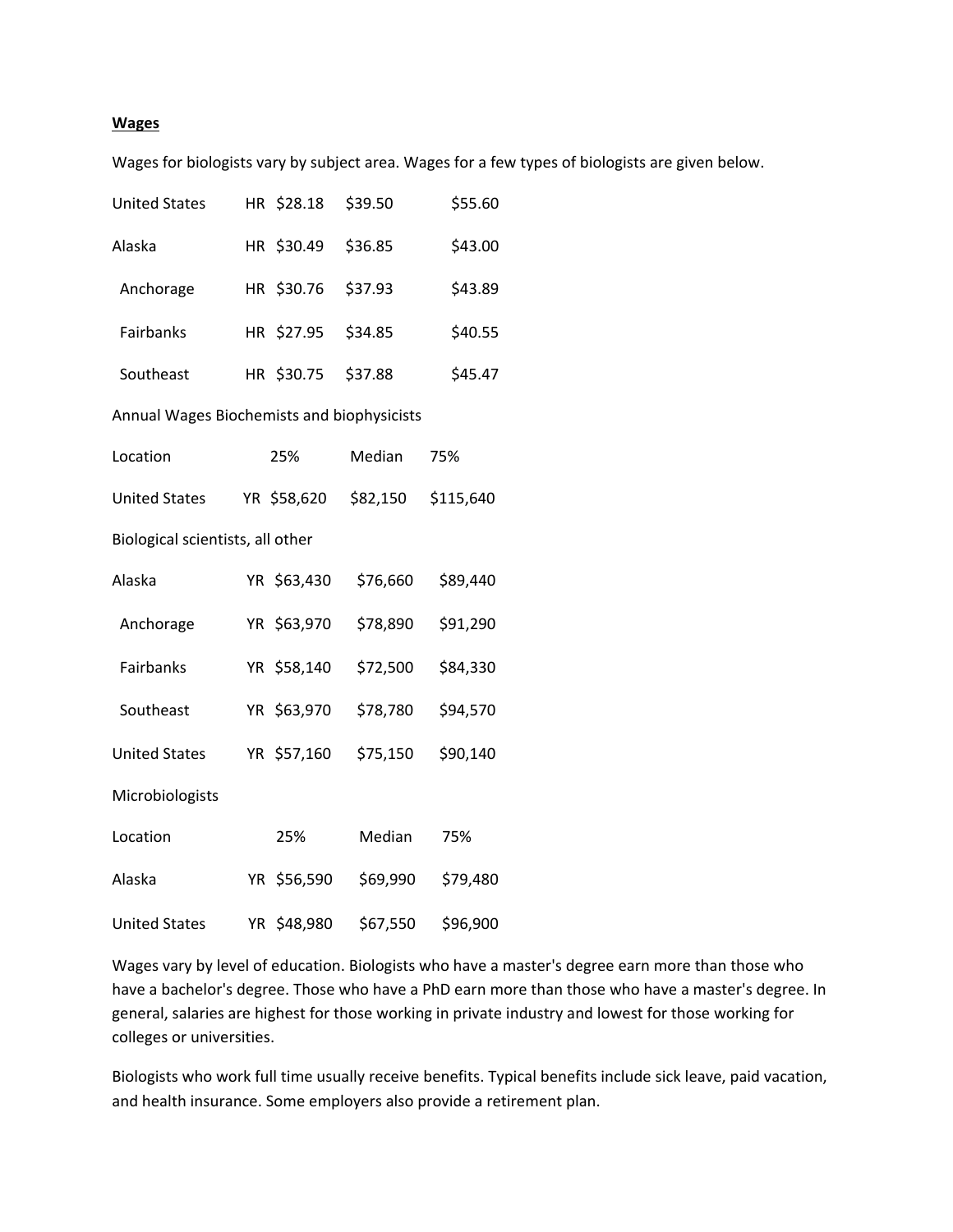# **Employment and Outlook**

The table below provides information about the number of workers in this occupation in various regions. It also provides information about the expected growth rate and future job openings. These figures do not include biologists who teach at colleges or universities.

| Location                       | Employment <sup>&amp;</sup> |   | Growth                    |                           | >>>>    | <b>Annual</b><br>openings |
|--------------------------------|-----------------------------|---|---------------------------|---------------------------|---------|---------------------------|
|                                |                             |   | <b>This</b><br>occupation | <b>All</b><br>occupations |         |                           |
| Alaska                         | 492                         | & | 5.5%                      | 5.8%                      | $>>$ 16 |                           |
| <b>United</b><br><b>States</b> | 70,500                      | 8 | 3.7%                      | 6.5%                      |         | >>> 2,160                 |

# **Employment**

- $\blacksquare$  Major employers:
- $\frac{1}{2}$  Research and testing firms
- $\ddot{\bullet}$  Drug manufacturing firms
- $\bigcup$  Colleges and universities

# **Outlook**

Growth is expected to be slower than average. There will be strong competition for basic and applied research positions. Federal funding for basic research has grown. However, at the same time, the number of newly trained scientists has increased. Thus, the job market for research positions and research funding will remain competitive.

Drug manufacturing firms should continue to create new jobs for biologists. Biologists will also have a good chance of finding work at biotechnology firms. They will be needed to correct environmental problems, such as the negative effects of pesticide use. Some will find opportunities in environmental regulatory agencies.

Job prospects will be best for those with advanced degrees.

# **Education after high school**

With a bachelor's degree in biology you can be a research assistant. You usually need a master's degree in biology for jobs in applied research. In biology, you study life science, chemistry, math, and computer science. You also learn to work in a lab and use computerized equipment.